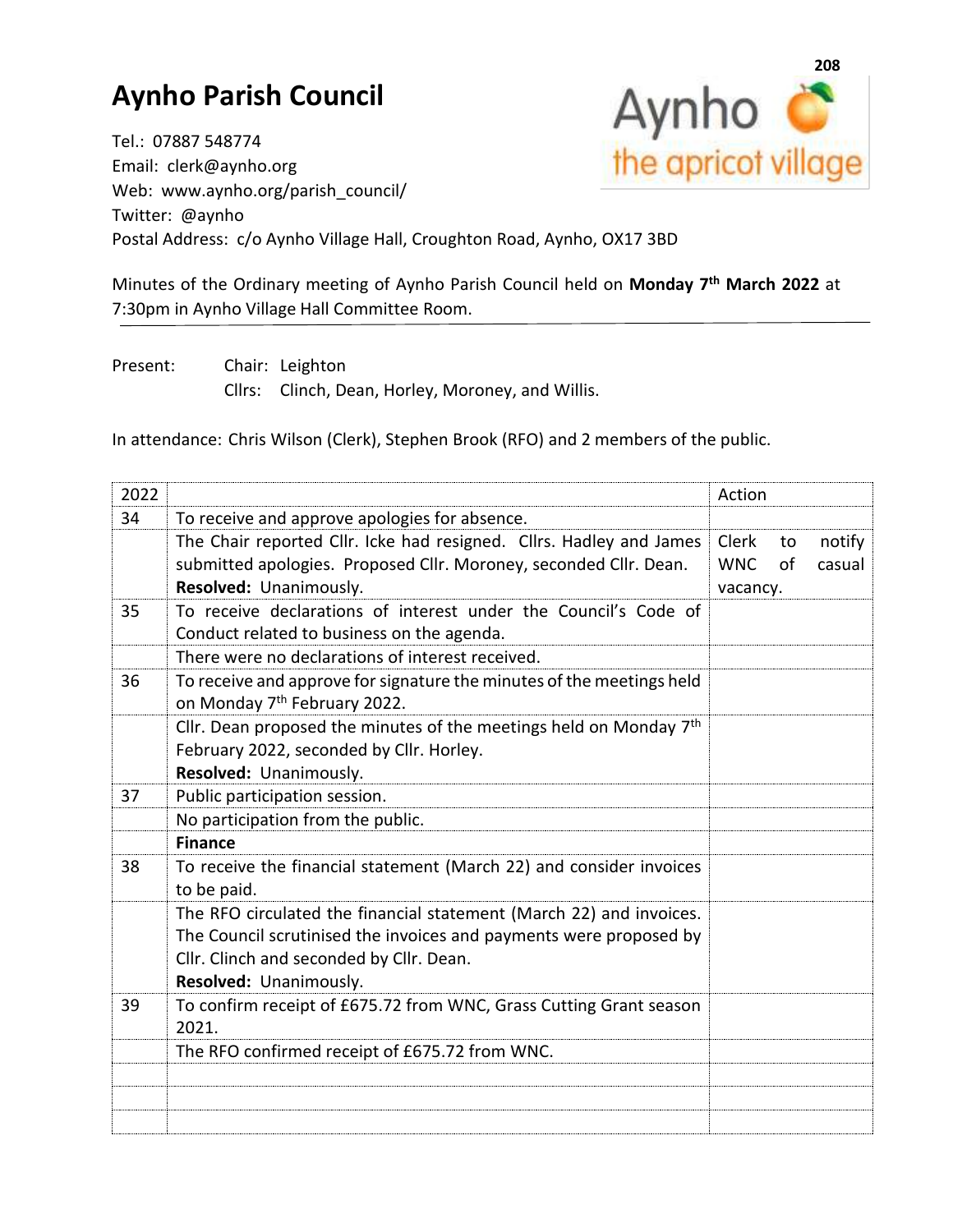|     |                                                                                                                                                                                                                                                                                                                                                                                                                                      | 209                                                                              |
|-----|--------------------------------------------------------------------------------------------------------------------------------------------------------------------------------------------------------------------------------------------------------------------------------------------------------------------------------------------------------------------------------------------------------------------------------------|----------------------------------------------------------------------------------|
| 40  | To consider and approve grants/donations:<br>£400 Aynho Parochial Council<br>£200 Thames Valley Air Ambulance<br>£200 road safety charity (to be confirmed and approved)<br>The Council discussed and approved the following grants/donations:<br>£400 Aynho Parochial Council<br>£200 Thames Valley Air Ambulance<br>£200 Katherine House Hospice<br>Proposed by Cllr. Horley and seconded by Cllr. Dean.<br>Resolved: Unanimously. | <b>RFO</b><br>to<br>arrange<br>payment.                                          |
|     | <b>Planning</b>                                                                                                                                                                                                                                                                                                                                                                                                                      |                                                                                  |
| 41  | WNS/2022/0365/FUL: Aynhoe Park House, Aynho Park, Aynho OX17<br>3BQ<br>Application for planning permission and listed building consent for<br>internal and external physical works to the building, erection of a<br>greenhouse, alterations to the garden pavilion and other associated<br>works.                                                                                                                                   |                                                                                  |
|     | The Council discussed and agreed the following response.<br>'No Comment.'                                                                                                                                                                                                                                                                                                                                                            | Clerk to reply.                                                                  |
| 41a | WNS/2022/0489/FUL: Park Lodge, Croughton Road, Aynho OX17 3AX<br>Extensions to Aynhoe Lodge with demolition of existing single-storey<br>extension of modern construction erection of detached garage.                                                                                                                                                                                                                               |                                                                                  |
|     | The Council discussed and agreed the following response.<br>'No Comment.'                                                                                                                                                                                                                                                                                                                                                            | Clerk to reply.                                                                  |
| 42  | To receive an update on the M40 Junc 10 Warehouse proposed<br>development.                                                                                                                                                                                                                                                                                                                                                           |                                                                                  |
|     | The Clerk confirmed submitting the Council objection to all planning<br>applications at the site.                                                                                                                                                                                                                                                                                                                                    |                                                                                  |
|     | <b>Maintenance</b>                                                                                                                                                                                                                                                                                                                                                                                                                   |                                                                                  |
| 43  | To discuss received tenders for grass cutting and approve contractor<br>for 2022-2024.                                                                                                                                                                                                                                                                                                                                               |                                                                                  |
|     | The Council discussed the tenders and references from Flint Tree<br>Surgeons and LC hedging and grass maintenance. It was proposed by<br>Cllr. Willis, seconded by Cllr. Dean to approve Flint Tree Surgeons as<br>contractor for 2022-24, the annual cost being approximately £5455.<br>Resolved: Unanimously.                                                                                                                      | Cllr. Willis to accept<br>and<br>arrange<br>cutting with Flint<br>Tree Surgeons. |
| 44  | To discuss the draft annual village maintenance schedule and<br>workflow.                                                                                                                                                                                                                                                                                                                                                            |                                                                                  |
|     | Cllr. Willis confirmed a work schedule for general maintenance (weed<br>killing footpath etc) had been forwarded to Peter Tustain.                                                                                                                                                                                                                                                                                                   |                                                                                  |
|     |                                                                                                                                                                                                                                                                                                                                                                                                                                      |                                                                                  |
|     |                                                                                                                                                                                                                                                                                                                                                                                                                                      |                                                                                  |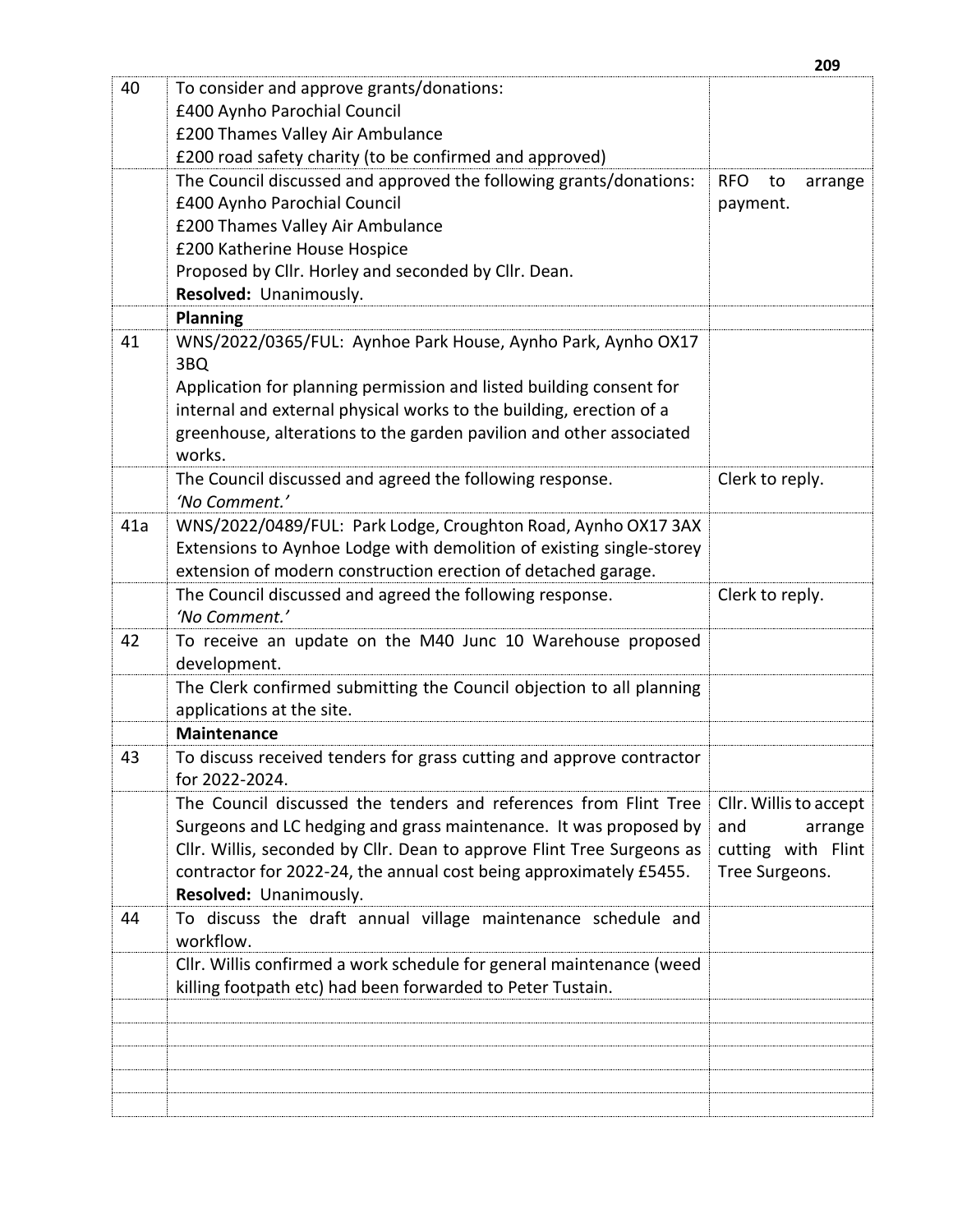| 45 | To confirm the date of the spring 'Keep Aynho Beautiful' (KAB) as<br>Saturday 2 <sup>nd</sup> April at 11am. |                            |
|----|--------------------------------------------------------------------------------------------------------------|----------------------------|
|    | The Council discussed and approved a £30 budget for refreshments,                                            | Clerk to forward           |
|    | proposed by Cllr. Moroney and seconded by Cllr. Clinch and that the                                          | WNC contact. Cllr.         |
|    | date of the spring 'Keep Aynho Beautiful' be on Saturday 2 <sup>nd</sup> April at                            | Willis to arrange          |
|    | 11am.                                                                                                        | KAB.                       |
|    | Resolved: Unanimously.                                                                                       |                            |
|    | <b>Health, Wellbeing and Community Matters</b>                                                               |                            |
| 46 | To discuss village celebrations for the Queen's Platinum Jubilee.                                            |                            |
|    | The Chair confirmed an informal village meeting had been arranged                                            |                            |
|    | on 8 <sup>th</sup> March. The Council agreed to offer the Pavilion and a budget                              |                            |
|    | of £300 for celebrations. Proposed by Cllr. Clinch and seconded by                                           |                            |
|    | Cllr. Moroney.                                                                                               |                            |
|    | Resolved: Unanimously.                                                                                       |                            |
|    | Recreational Matters - sportsfield, playground and Aynho Active                                              |                            |
| 47 | To discuss and agree a vision statement for Aynho Active.                                                    |                            |
|    | The Chair confirmed this was now part-completed and would update                                             | Update in April.           |
|    | in April.                                                                                                    |                            |
| 48 | To note the number/s for the Park Club Draw.                                                                 |                            |
|    | It was noted the draws for December 21, January 22 and February 22                                           |                            |
|    | were #28, #80 and #55 respectively.                                                                          |                            |
|    | <b>Risk &amp; Risk Assessment</b>                                                                            |                            |
| 49 | To discuss the Asset Mapping Project and agree actions (if any)                                              |                            |
|    | required for submission on or before 31 <sup>st</sup> March 2022.                                            |                            |
|    | The Council discussed the project and benefits and agreed to take no                                         | No action required.        |
|    | further action. Proposed by Cllr. Dean and seconded by Cllr. Clinch.                                         |                            |
|    | Resolved: Unanimously.                                                                                       |                            |
| 50 | To note Northants CALC's Asset Mapping Project (AMP) and to create                                           |                            |
|    | an AMP Working Group comprising one officer and (2) councillor.                                              |                            |
|    | The Council noted Northants CALC's Asset Mapping Project (AMP) and                                           | No action required.        |
|    | agreed to not create an AMP Working Group comprising one officer                                             |                            |
|    | and (2) councillor. Proposed by Cllr. Dean and seconded by Cllr.                                             |                            |
|    | Clinch.                                                                                                      |                            |
|    | Resolved: Unanimously.                                                                                       |                            |
| 51 | To review the asset register.                                                                                |                            |
|    | The RFO circulated the asset register, the Council reviewed and                                              | Chair/RFO to check         |
|    | removed 2 obsolete items (runway and rings) then approved.                                                   | with<br><b>NCALC</b><br>on |
|    | Proposed by Cllr. Dean and seconded by Cllr. Clinch.                                                         | playing field.             |
|    | Resolved: Unanimously.                                                                                       |                            |
| 52 | To review and approve the APC risk assessment.                                                               |                            |
|    | The Clerk had previous circulated the APC risk assessment. Proposed                                          |                            |
|    | by Cllr. Dean and seconded by Cllr. Moroney.                                                                 |                            |
|    | Resolved: Unanimously.                                                                                       |                            |
|    |                                                                                                              |                            |
|    |                                                                                                              |                            |
|    |                                                                                                              |                            |